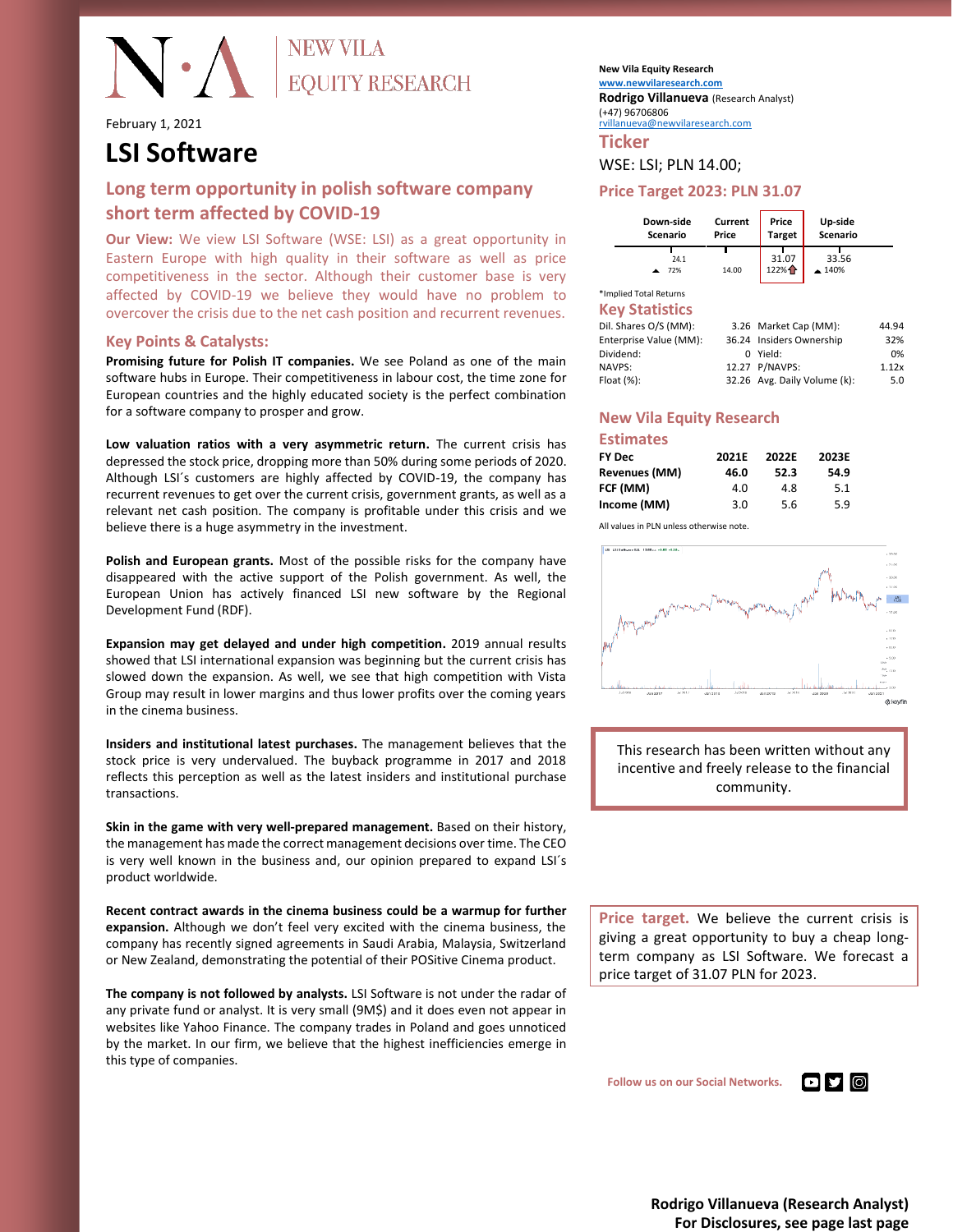

### **Base/Up-side/Down-side Scenario**





# **Base Scenario**

The base scenario considers 5% annual revenue growth rate over the following years starting from 2022. The competitive price of their products will enable expansion to other countries. The company has put most of its focus on POSitive cinema, their ERP solution for cinemas, and recently they have gained many contracts for its implementation.

In the 3 scenarios, we have forecasted 2021 affected by COVID-19 with most of their customers probably closing or with limited capacity during most of the year.

# **Up-side Scenario**

The up-side scenario assumes a 10% annual revenue growth rate over the following years starting from 2022. The company has grown at a similar rate in previous years and we expect that the internationalization of POSitive Cinema is just about to come. Indeed, the internationalization of this product can enable other ERPs (hotels and restaurants) to expand worldwide.

## **Down-side Scenario**

The current crisis can bring many bankruptcies in the sectors that they operate. Their revenues could decrease to 46MPLN and remain flat if they cannot be able to expand their products to other countries.

#### **Investment summary**

New Vila Equity Research views a very promising future for the company for the long-term and a tough 2021 if their customers continue to be closed. As well, 2020 has shown that even if they are exposed to sectors very affected by the COVID-19, they remained profitable and have only experienced a 17% decline in revenues, which is impressive. We have found the following key fundamental factors:

- The vaccine will permit LSI's customers to reopen their businesses progressively in Q2 and H2 2021.
- **LSI software can compete** in price and quality against bigger competitors due to their geography. We believe this moat will enable them to expand their products sooner or later.
- **The repurchase program** announced in 2017-2018 and the late insiders/institutional transactions reflects that they are optimistic with the company and that is, from their point of view, quite undervalued at current prices.
- **The recent announcements of new contracts for the ERP Cinema solution** show that their product can compete outside of Poland and potential expansion is very likely to occur.

**Key Risk Factors.** The current exposure to COVID-19 may slow down their potential but we believe that after the current crisis they will demonstrate their intrinsic value by increasing revenues outside Poland. The longer the crisis lasts, the longer the normalization of revenues and income.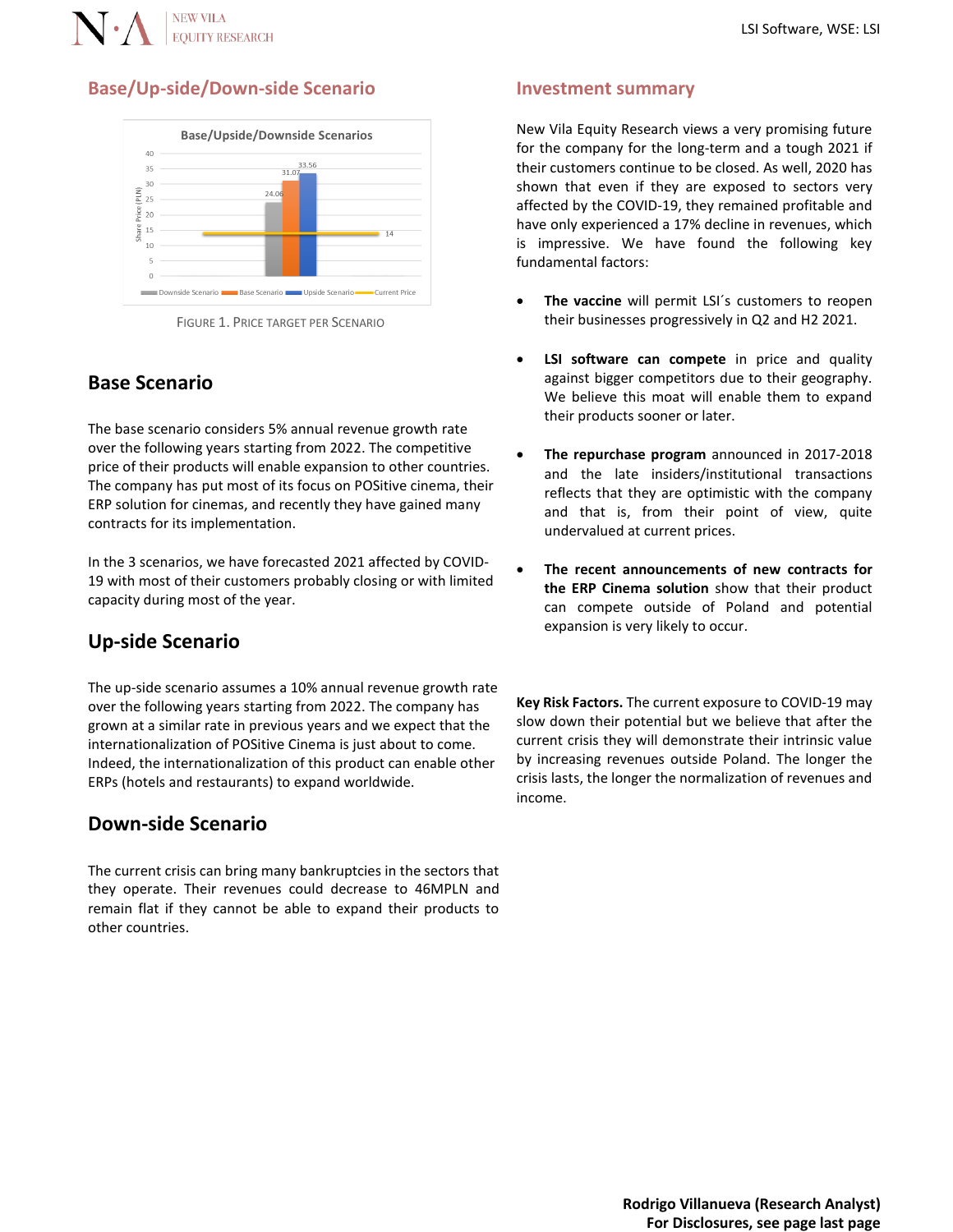# **Company´s background**

## **Introduction**

LSI Software Group is a Polish producer of software for retail and hospitality sectors (HoReCa) as well as for cinema operators which is now their mainstream of growth. The company is specialized in ERP (Enterprise Resource Planning) systems and software for managing recreational and sports facilities. ERP is usually referred to as a category of business management software that an organization can use to collect, store, manage, and interpret data from many business activities. ERP systems track business resources, like cash, raw materials, production capacity, and the status of business commitments: orders, purchase orders, and payroll. The switching cost of these services is very high and, most of the time, very difficult to switch to another provider. All the data structure usually is established for a type of ERP and would also need to be redesign in case of a switch, so customer retention is very high.

Some of their products are developed with their software and some others are from other providers and personalized by them. They integrate ERP software and, at the same time, add their one. The external software that they use is Jirasolutions and they currently offer 16 products with their software. They also provide hardware as Kiosks where they integrate their software solutions. For the hardware, they have 5 contractors with whom they collaborate. You can find more information about products and contractors in the Appendix.

The Group also offers consulting services, implementation services, technical support, and supply of specialized hardware solutions as Kiosks where they integrate their software. During the last years, they have been very focused on integrating Kiosks in the different sectors that they operate. LSI's key strength is over 25 years of experience in the market.

# **Polish IT companies**

Over the last year, our firm has actively been looking for polish IT companies to analyze and invest. Why? We have seen many trends in the IT sector pointing to Poland. When we analyzed different companies in Europe and we have found out that most of the development teams of European companies, as Refinitiv or Volue AS, are based in Eastern Europe. More specifically in Estonia, Latvia, Lithuania or Poland. We consider there are 3 main reasons for this trend:

- Lower labour costs motivate companies to move or open their development department in these countries.
- High educated societies and easy to find developers. Eastern Europe has very good universities and it is easy for companies to access to higher education applicants. These development departments are fulfilled mostly with nationals. Language is also not a barrier and they speak more fluent than the Western European countries believe. This is due to the limited use of their native languages worldwide.
- These offshore departments appeared many years ago when American and British companies used to establish their support or development teams in countries like India. The advantage and moat of Eastern Europe is their schedule compared to India so they can give a better service.

Among other reasons, we believe that with the gradual disuse of the languages as a business barrier over the years will disappear, the offshore departments and offshore companies will grow. As for LSI Software, we believe they can compete in price with bigger competitors due to the reasons given above and, indeed, they have very new products that can fulfil much better customer needs.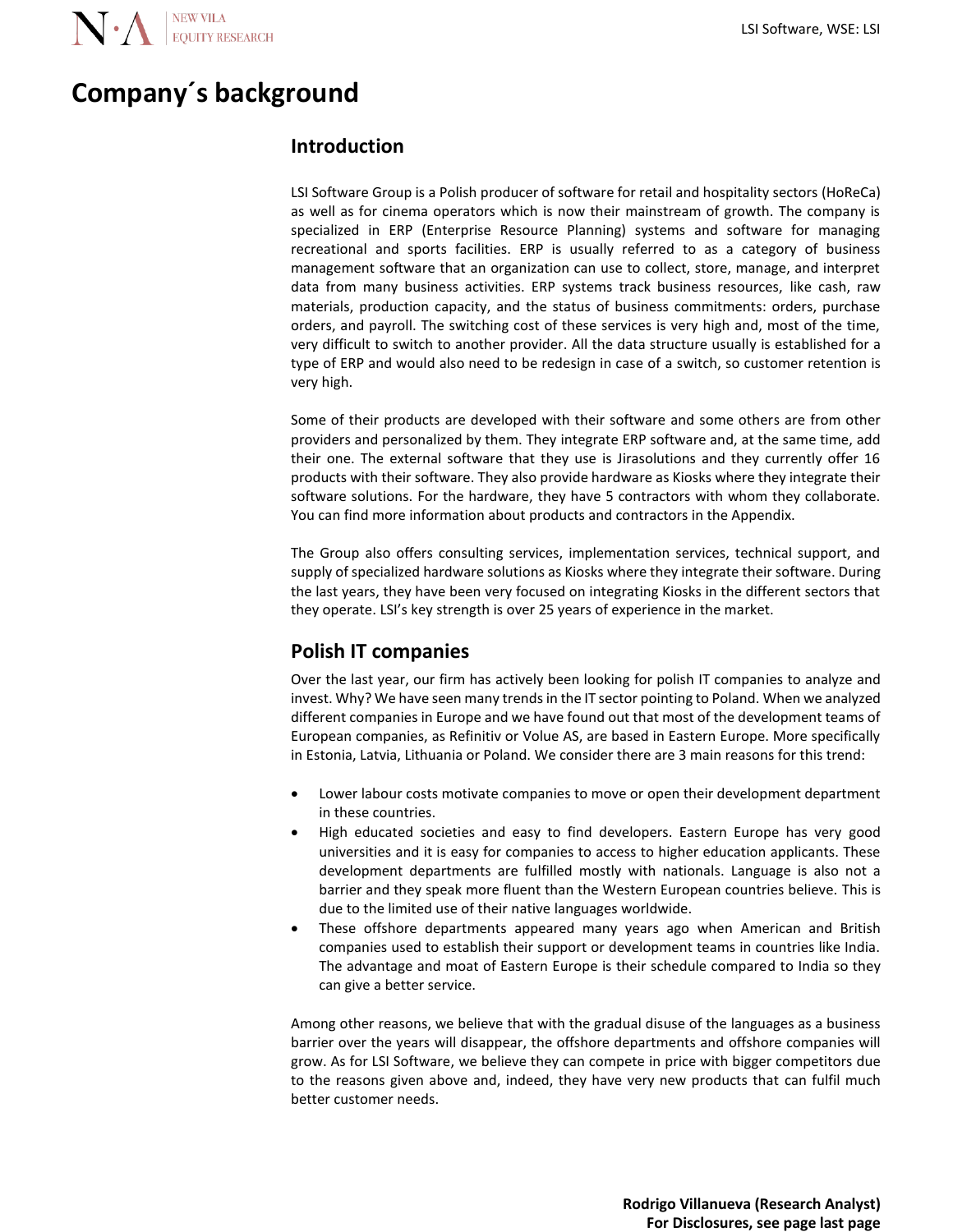## **Management & Share Capital**

- Grzegorz Siewiera Founder, CEO and President of the Management Board. He owns 30.67% of the company and has 53.49% of the votes. His total remuneration for the financial year 2019 was 111,000 PLN (24,400€ or \$29,700). He studied his Bachelor of Economics in Poland and an MBA at Maryland Baltimore (USA). We believe he is the most important director. Last summer, he decided to step down as Chairman of the Supervisory Board so he could mostly focus on the international expansion of their new product POSitive Cinema.
- Michal Czwojdzinski Member of the Management Board. He is also the President of one of the subsidiaries at LSI Software, called GiP Sp. z.o.o.. He owns 0.89% of the total shares. Over the last 2 years, he has bought 6,991 shares at an average price of 11.82 PLN which is 80% of his annual salary. The last purchase was on the  $6<sup>th</sup>$  of November 2020. He has the same salary as Grzegorz, very modest.
- Piotr Kraska (Yavin Limited)– Member of the Supervisory Board. Piotr is the second major shareholders at LSI Software. At the end of the financial year 2019, he owned 14.72% of the total shares. During 2020, he has slightly increased his position up to 14.85%. Mr Kraska is the president of the venture capital called Yavin Limited.
- Inmuebles Polo SL Third major shareholder in LSI. At the end of 2019 this Limited Partnership owned 7.67% of the total shares but during 2020 has increased its position up to 11.61% (Q3 2020).

Although polish salaries are lower than the rest of Europe, we believe management salary is very modest and shareholders' interests are very aligned with the CEO. Indeed, the recent insider and institution transactions could reflect that the share price is very undervalued. We view these transactions as a very good symptom.

In our opinion, the CEO is the most important asset in the board. Grzegorz has not only international experience and high knowledge but also a lot of reputation in the sector. He is the type of CEO we like to find in undervalued companies: humble, ambitious, and wise.

He is very active in events and conferences that enable him to get in touch with potential customers and show them LSI´s products. Unfortunately, due to COVID-19, this channel has been moved online and the engagement with potential customer most probably reduced.

### **Most important products & services**

LSI Software revenues are very diversified. They do not disclose per product which makes it difficult to go deeper into the product analysis. Below, we have listed and briefly describe the most important products that the company offers:

- Hardware: The most important stream of revenues is the integration of hardware. Over the years, they have won several auctions for the integration of hardware in the polish public administration. As well, they are very focused on the integration of their ERP software which sometimes is installed in Kiosks which they also provide to the customer. The hardware is provided from an external partner. Lately, the are also distributing contactless hand sanitizer dispensers to their customers, product called CleanLine24.
- POSitive Cinema: ERP product with several modules for the cinema business. It includes Head Office modules (HR, CRM, etc) as well as Sales and Marketing modules or Data Analytics dashboard. The company is currently focused on the expansion of this product. They believe their product is not only cheaper than their competitors but also higher quality.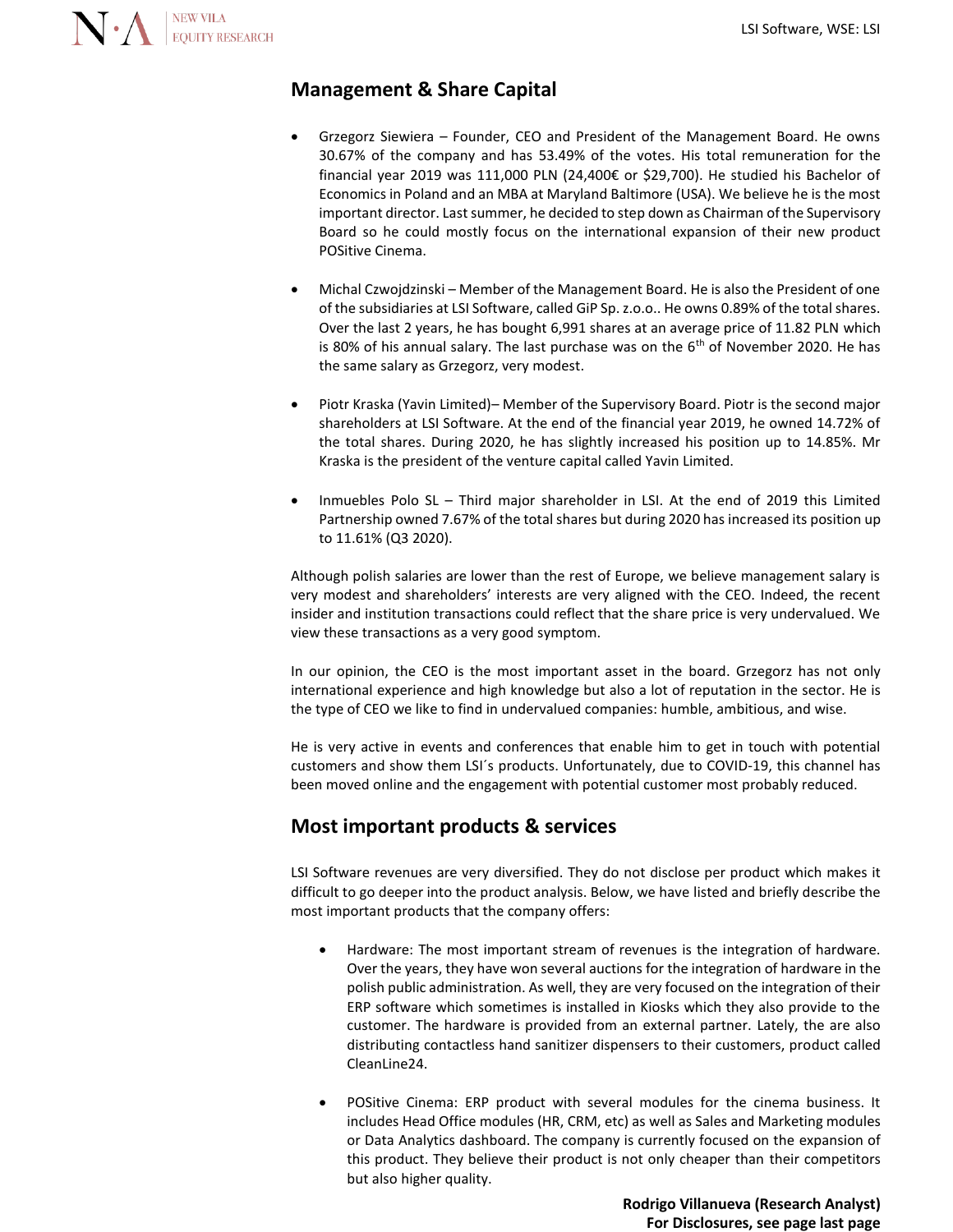

- POSitive Restaurant and Gastro: Products that optimizes all the processes inside a restaurant, from staffing processes or the bill of each table to the fast-food kiosk software.
- POSitive Hotel and 4 additional products: The products optimize, automate, and digitalize every process of a hotel, from the booking system to the staff. They also provide kiosk services.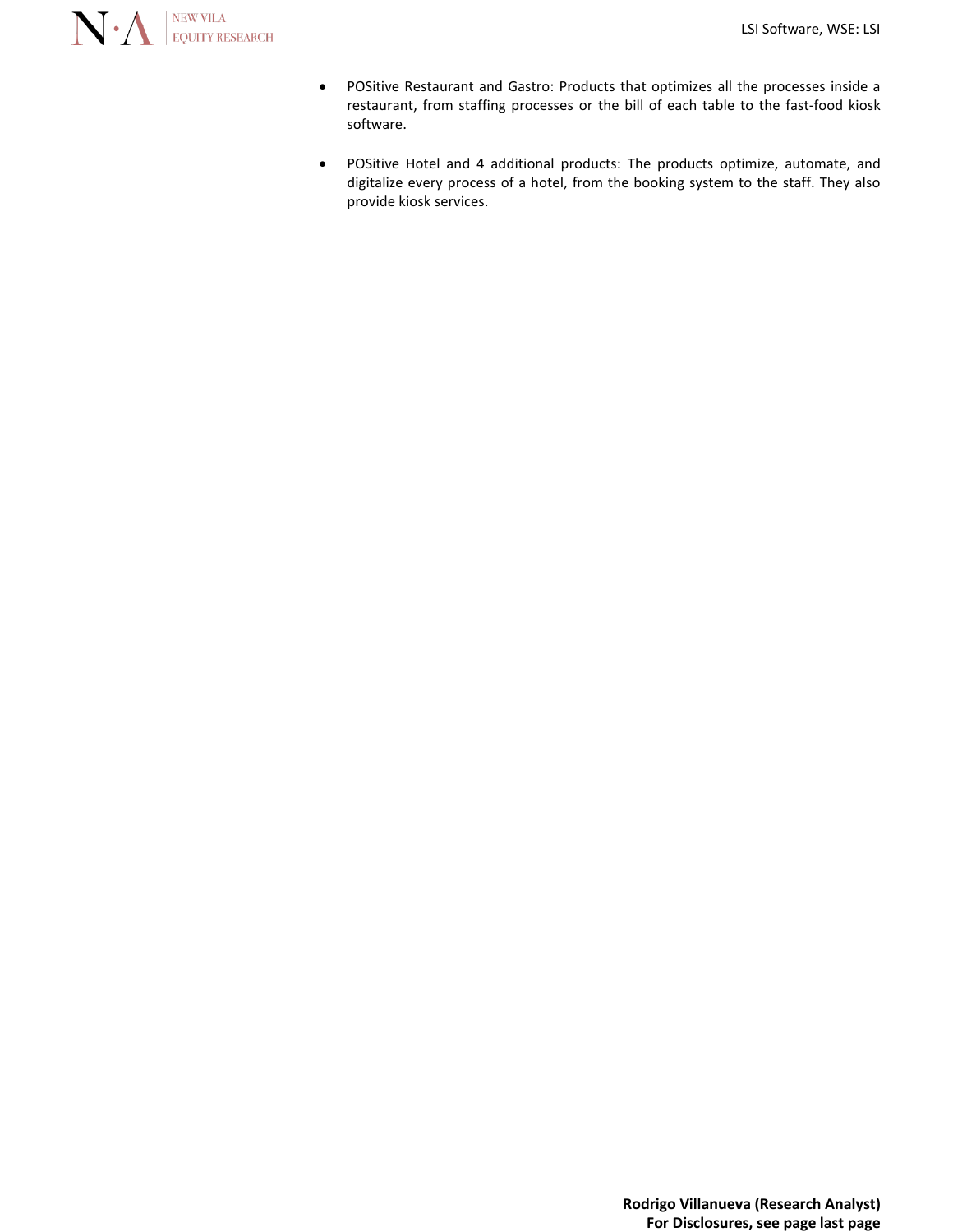

# **History & Financials**

### **Important events over the last 5 years**

We have made deep research on the last 5 annual reports, starting from 2016. We have summarized the most important events below:

On 9 November 2015, the company concluded an agreement with HELIOS S.A. – operator of the largest cinemas network in Poland – for the implementation of POSitive Cinema in their network. Estimated value of PLN 2.7 Million.

In 2016, the company expanded by a new subsidiary, LSI Software s.r.o. in Prague.

On 1 February 2017, they acquired "GiP" Sp. z o.o. with its registered office in Warsaw, giving a strong basis to increase the revenue growth and profitability of the Group.

The 23 of October 2017, the company started a buyback program not exceeding 10% of the total shares and at a maximum price of PLN 19 per share. The company currently owns 1.55% of its shares which are in treasury.

In June 2017, the company expanded the POSitive Cinema product creating a new subsidiary in the USA, called POSitive Software USA LLC.

In 2018, the company reorganized its structure and merged with its subsidiary Softech Sp z.o.o.

In 2019, they paid PLN 0.50 per share as dividend and launch POSitive Cinema product in the United States of America, Malaysia and Saudi Arabia.

In 2020 LSI Software S.A. commenced the development of POSitive® MARKETING - an innovative product in the area of Marketing Automation, which will broaden the existing range of solutions offered by the Company and increase its competitiveness on the market. This project will be co-financed by the European Union as part of the Regional Operational Programme for Łódzkie Voivodeship 2014-2020.

Due to COVID-19 crisis, the company received PLN 4.6 million in grants from the Social Insurance Institution (ZUS).

### **Recent contracts awarded**

 $19<sup>th</sup>$  of February 2020, the company reported an agreement with Next Generation LLC in Riyadh, Arabia Saudi, for the implementation, maintenance and development of POSitive Cinema system in other 19 cinemas for an undefined period. Secured contract of 3.7MPLN over 2020. This is part of a second phase in the integration of LSI software.

June 2020, the company reported an agreement with KITAG Kino-Theater in Zurich, Switzerland, for the implementation, maintenance and development of POSitive Cinema system in KITAG´s cinema network for securing a contract of 9.2MPLN over 5 years.

September 2020, the company reported an agreement with Piekarnia Hert Sp z oo in Poland. The contract secures the delivery by LSI Software SA of computer hardware worth not less than PLN 2.2 million net. The contract will be performed following the schedule, which provides for the delivery of the last batch of equipment by March 31, 2021.

January 2021, the company reported an agreement with S&T Poland Sp z oo in Poland. The subject of the contract is the delivery by LSI Software SA of devices that are part of the tender settled by the Ministry of Finance, in the form of operating lease, direct workstation sets for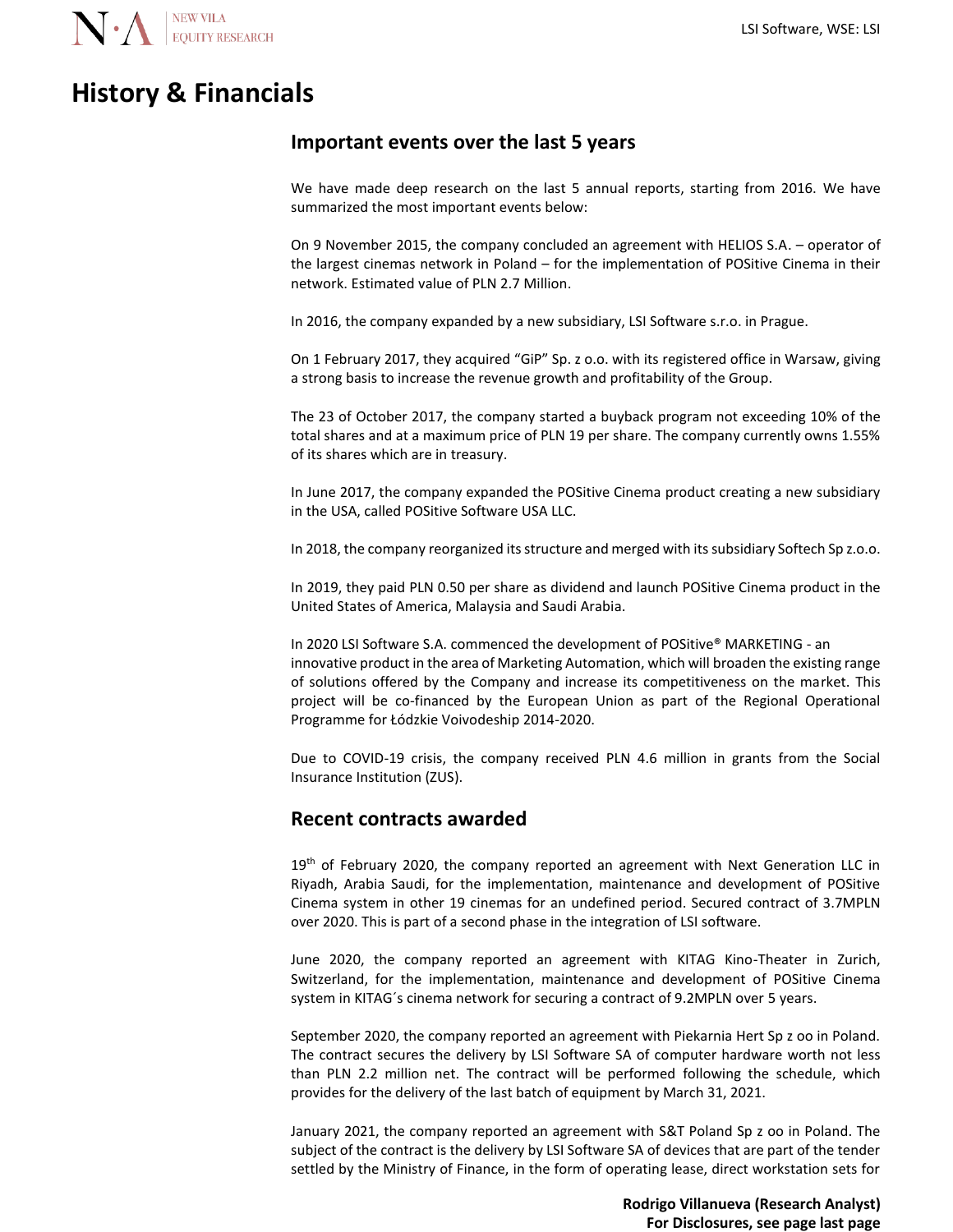

the SPOE KAS distribution network, with a value of 1.9MPLN. The contract will be implemented following the schedule, which provides for its completion in the first half of 2021.

Also, in January 2021, the company reported an agreement with Silky Otter Cinemas in New Zealand. Further details yet not disclosed. New Zealand is where its most important competitor is from (Vista Group).

## **Financial History**

The company has been growing over the past years organically and inorganically (Acquisition in 2017). The variety of products has also increased giving more opportunities for future growth and diversification.



**FIGURE 2. SUMMARY OF LSI FINANCIAL RESULTS**

In the graph the lower gross margin in the last 3 years is obvious. This is mainly due to the change in revenues product mix and types of contracts. On the other hand, the operating margin fluctuates between 10% and 15%. According to the margins, we believe LSI Software business is of very high quality. The operating margin variation depends mostly on the type of projects that LSI is involved during that year. Bear in mind that LSI products are in an early stage (expansion) and, therefore, to gain customers they would have to lower the margins at the beginning of a contract and then, they could increase their margins since the switching cost is huge. In this sector and type of company, it is important to gain customers (long term benefit) than increasing margin (short term benefit).

The company has different streams of revenue:

- Sales of good and materials: In most of the cases they integrate the hardware to their customers when they sign an agreement.
- Sales of services: In this segment, they include the service of integrating hardware and/or a product. It also includes maintenance.
- Sales of products: In this segment, they include the sale of products/licenses that they own. They could be one pay license or monthly payment.
- Other revenues: Reversal of write-down of assets and government grants
- Financial Revenues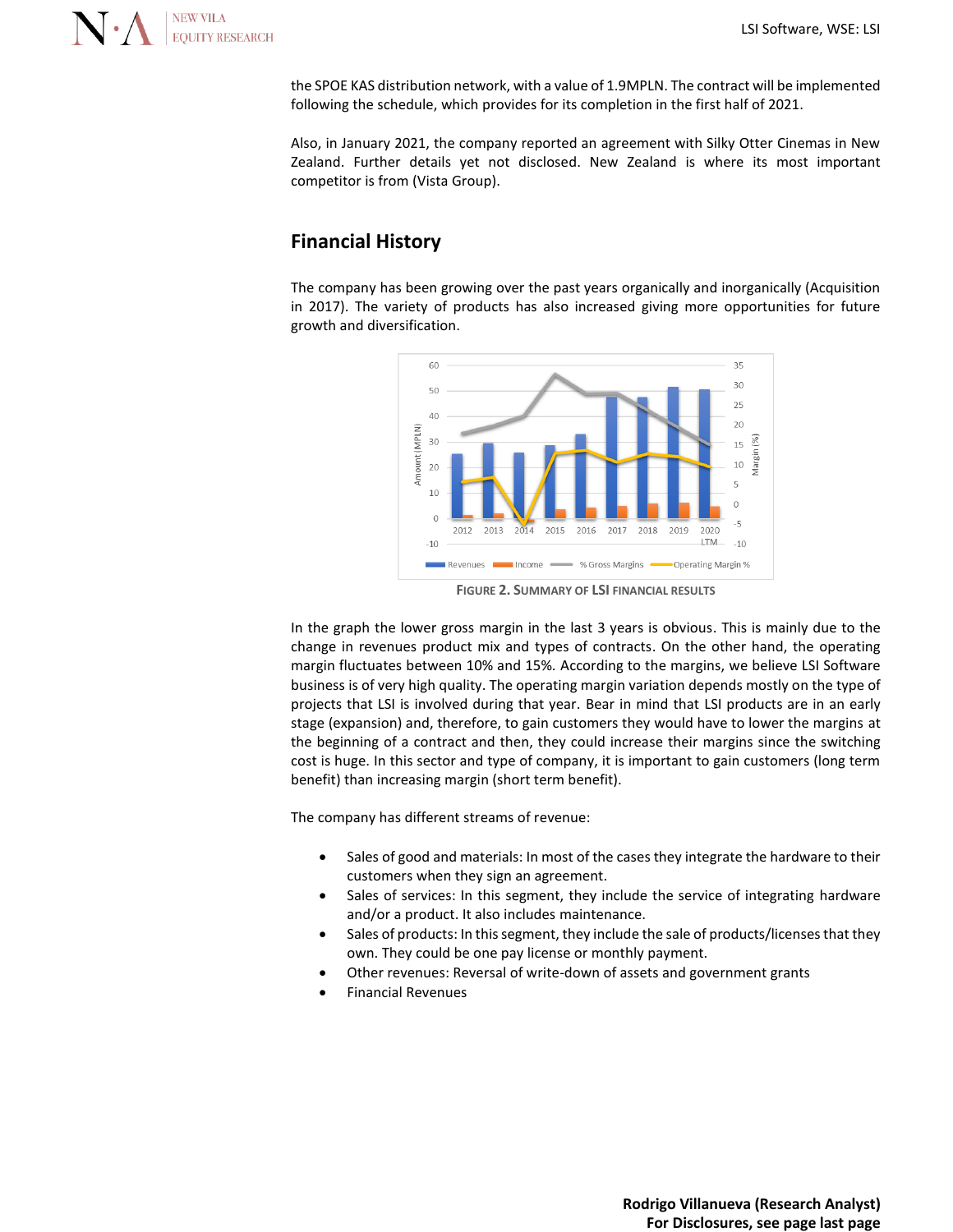



**FIGURE 3. STREAMS OF REVENUES**

We believe Q1-Q3 2020 do not reflect the real results of the company. As we have seen in the previous graph, the Other Revenues segment has increased over the last 2 quarters. This is due to a Reversal of a write-down of assets and the government grants coming from the European Union (European Union as part of the Regional Operational Programme for Łódzkie Voivodeship 2014-2020) and the Polish Government (Polish Development Fund under the PDF Financial Shield Program for COVID-19 crisis).

#### **Note 4. OTHER OPERATING REVENUES AND COSTS**

| <b>OTHER OPERATING REVENUES</b>       | $01.01 - 30.09.2020$ | $01.01 - 30.09.2019$ |
|---------------------------------------|----------------------|----------------------|
| Profit on disposal of fixed assets    | 97                   | 63                   |
| Reversal of a write-down of assets    | 1 0 0 3              | 798<br>302           |
| Penalties, fines and damages received | 131                  |                      |
| Government grants                     | 2894                 | 699                  |
| <b>Unsettled liabilities</b>          | 22                   |                      |
| Reimbursement of legal costs          | 26                   |                      |
| Other                                 | 15                   | 8                    |
| <b>TOTAL</b>                          | 4 188                | 877                  |

**FIGURE 4. OTHER OPERATING REVENUES FROM Q3 2020 RESULTS**

Furthermore, grants are not new for the company. The European Union has been cofinancing LSI´s new software in the last 5 years. An adjustment should be done for the previous years as shown below. It is quite uncertain that the grants will remain in the future and we have substracted them from the valuation. Although we see that it is probable that European grants will continue in the future.

How the company gets grants from the European Union? The Union has been invested in East European countries with a lower development so they can build their own companies and start adding value to the national economy. The European Union created the European Regional Development Fund which aims to strengthen economic and social cohesion in the European Union by correcting imbalances between its regions. The thematic is mostly related to:

- Innovation and research
- Digital agenda
- Support for small and medium-sized enterprises
- Low-carbon economy

Indeed, LSI Software business fits perfectly in the thematic. The programme lasts until 2020 and we have not found any news about a possible extension of the programme.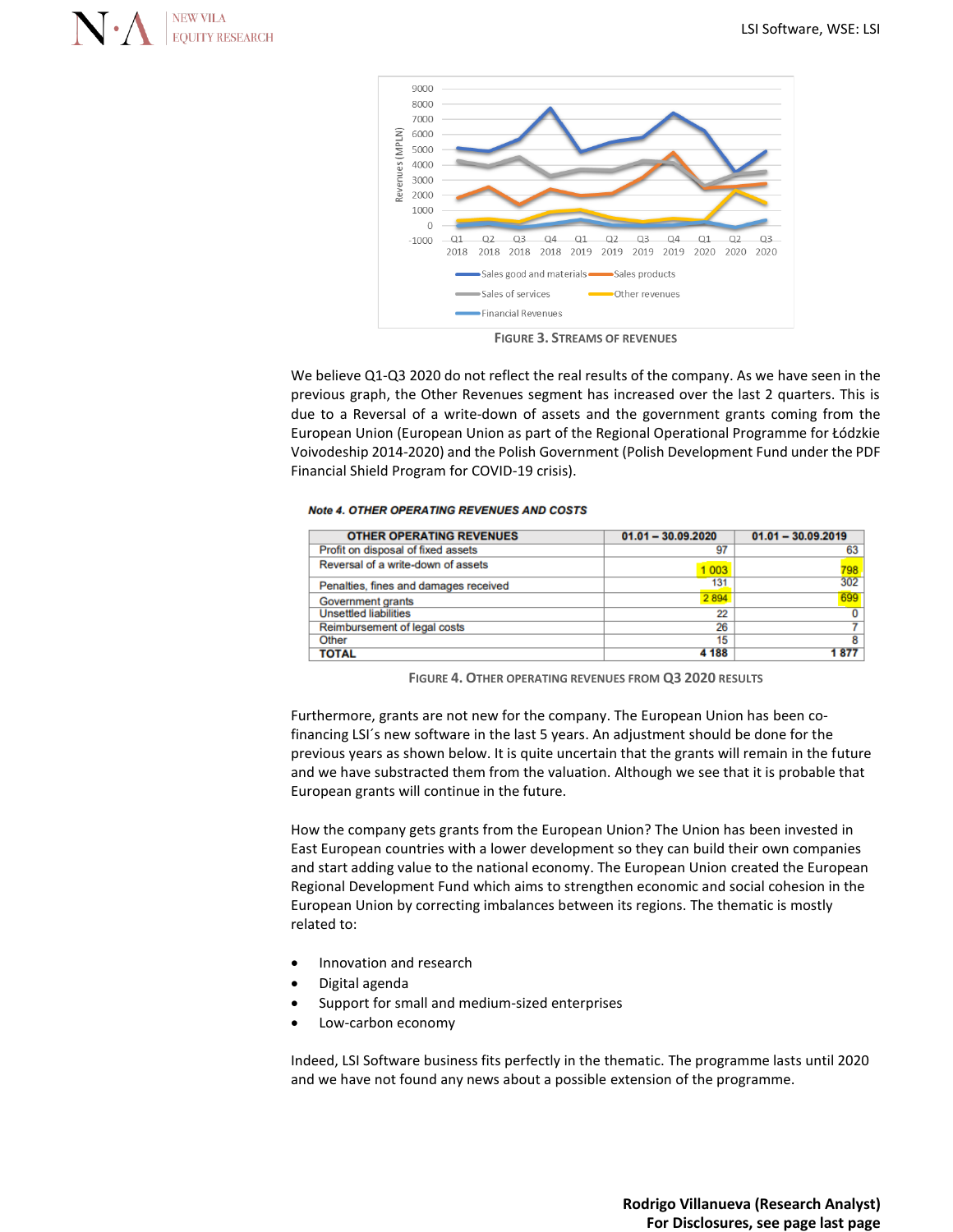



**FIGURE 5. GRANTS EFFECT ON INCOME RESULTS**

On the other hand, the company has lately worked on improving Working Capital Cycle. If we look at the Cash (11M PLN) + Receivables – Payables line, the company accumulates 16 MPLN which is almost 40% of its current market cap. Important liquidity to face the COVID-19 crisis.



**FIGURE 6. WORKING CAPITAL ITEMS FROM 2016-2020**

Another aspect to highlight is the high level of Capital Expenditure (Capex) that LSI Software business requires for the development of new software and modules but also the acquisition of new licenses that they lease to customers. They are not interested in taking profits and prefer to continue expanding their business by reinvesting in their company and products.



**FIGURE 7. CAPEX FROM 2016-2020**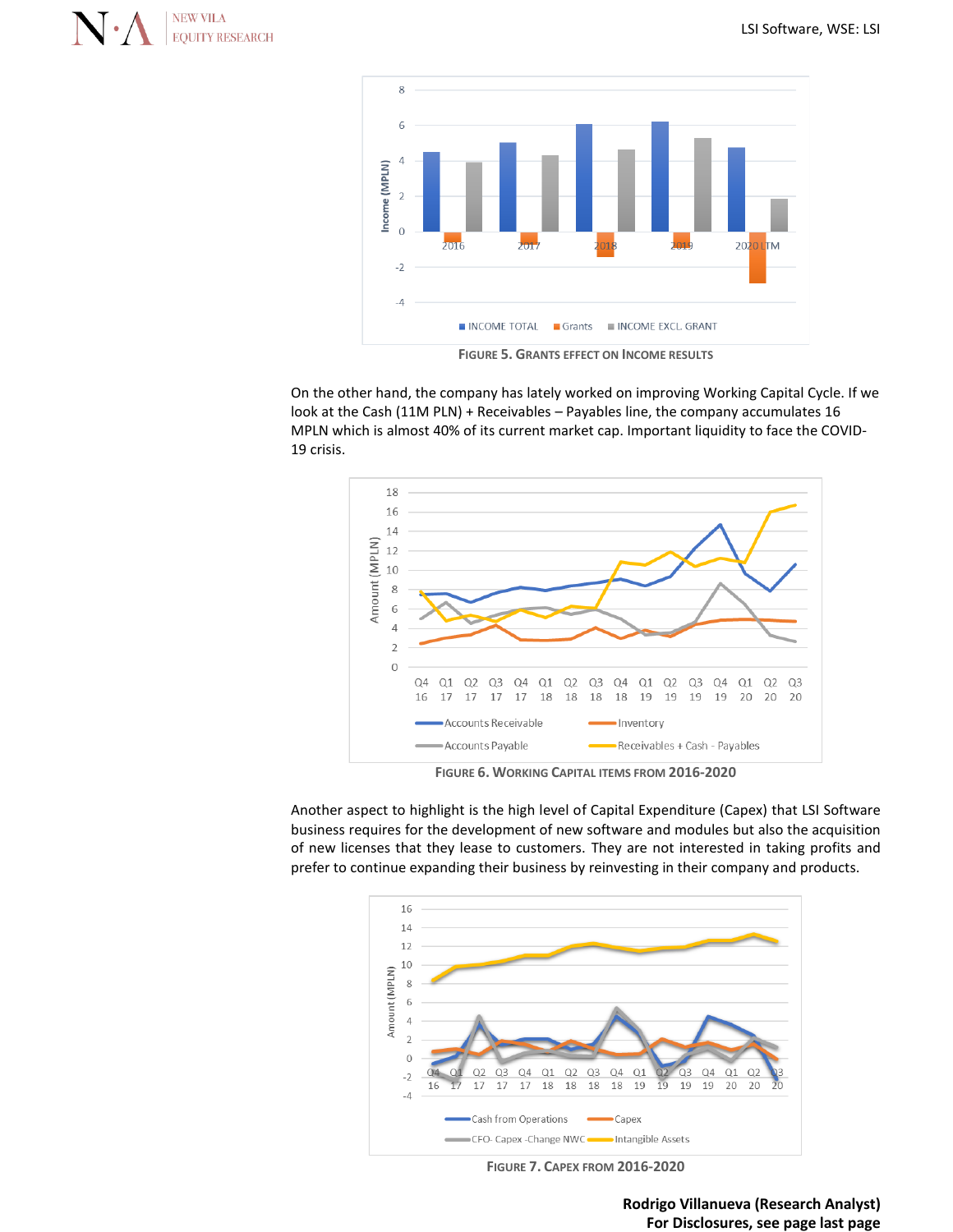

The Capex is more-less equal to the amortization of the intangibles, so the intangible asset has slightly increased over the years (although their product portfolio has increased). LSI Software Free Cash Flow is not as "clean" as other integrators due to its required Capex since they own software and licenses and their decision to reinvest in new modules and products.

When we invest in contrarian companies affected by short term reasons, we like to check the internal movements of the company. One of these movements is the number of employees. A red flag would be a dramatic decrease in the number of employees which has not been the case. The value of software specialists in these companies is crucial. We are aware that they have been hiring during the last 2 years in advance to develop their new products for Cinema and Marketing.

As well, thy company has been working on the development and expansion of their product POSitive Cinema over the last years and many layoffs would have meant a battle for loss in their expansion.



**FIGURE 8. NUMBER OF EMPLOYEES 2016-2020**

The new hires come from the Production Department (Software department). Sales role has been decreasing over the last 3 years. We view that they are focused on the quality, update and development of new modules as POSitive Marketing.



**FIGURE 9. EMPLOYEE ROLES 2016-2020**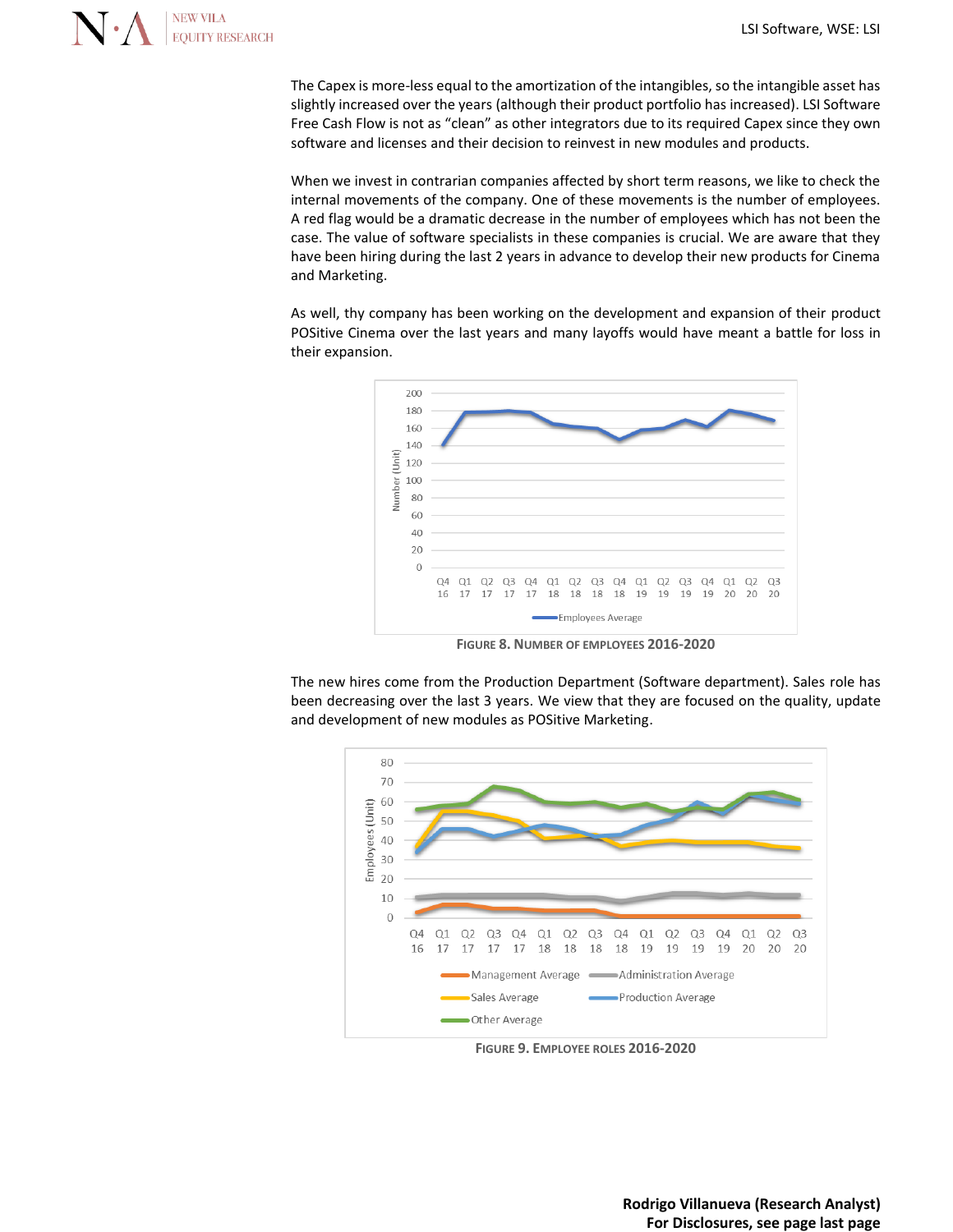### **Customers**

#### **Geography**

As previously explained, most of their customers are englobed in the HoReCa industry: Hotels, Restaurants and Cafeterias. This sector is heavily affected by COVID-19.

Core customer base is from Poland, they work for most of the cinemas, hotels and restaurants among others. 2019 can be considered as an inflection point, they truly expanded outside Europe, especially in Asia. On the other hand, slower expansion in the USA. In 2017, the company created a subsidiary in the USA but did not bring any revenue for 2018.

The international expansion could be the reason why the share price doubles up in a few months at the beginning of 2020.

#### Sales revenues - detailed geographic structure

|                              |            | 01.01 -31.12.2019 |            | 01.01 -31.12.2018 |
|------------------------------|------------|-------------------|------------|-------------------|
|                              | <b>PLN</b> | Share %           | <b>PLN</b> | Share %           |
| Poland                       | 44 711     | 87%               | 44 949     | 94%               |
| <b>Export, including:</b>    | 6900       | 13%               | 2 7 1 8    | 6%                |
| European Union               | 877        | 2%                | 2 144      | 4%                |
| Countries of the former USSR | 99         | 0%                |            | 0%                |
| <b>USA</b>                   | 1 1 1 4    | 2%                |            | 0%                |
| Asia                         | 3983       | 8%                | 515        | 1%                |
| Other                        | 827        | 2%                | 59         | 0%                |
| <b>Total</b>                 | 51 611     | 100%              | 47 667     | 100%              |

**FIGURE 10. SALES REVENUES PER GEOGRAPHY**

As previously stated, the recent contract awards outside Poland reflect a real inflection point and the strong software for cinemas that the company has developed. The software is new, and more adapted to customer´s needs than competitors (Vista group from New Zealand). As well, they can compete with a better software solution but also at a lower price (geography as a moat). For this reason, we believe POSitive Cinema has been awarded by several contracts over the last 2 years and this is just the beginning. On the other hand, the cinema business has struggled over the last years and COVID-19 crisis has worsened their situation. In New Vila Research we are aware of this situation and we are not bullish with the cinema industry. Although, after COVID-19 crisis we believe demand will normalize and it will not be the industry.

International expansion, most probably, will be slower due to a weaker financial position of the cinemas after COVID-19 that would demotivate them to invest in new products. Nevertheless, are aware that LSI products are cheaper than competitor so it could also be possible to experience more companies to reduce costs and switch of ERP provider.

#### **Segments**

The company divides revenues into 3 segments:

- Hospitality: Cinema market, catering market, accommodation and spa market, sport, recreational and fair facilities market
- Retail: Covers retail sales network, manufacturing, trading and service companies, and public and local administration authorities
- **Other**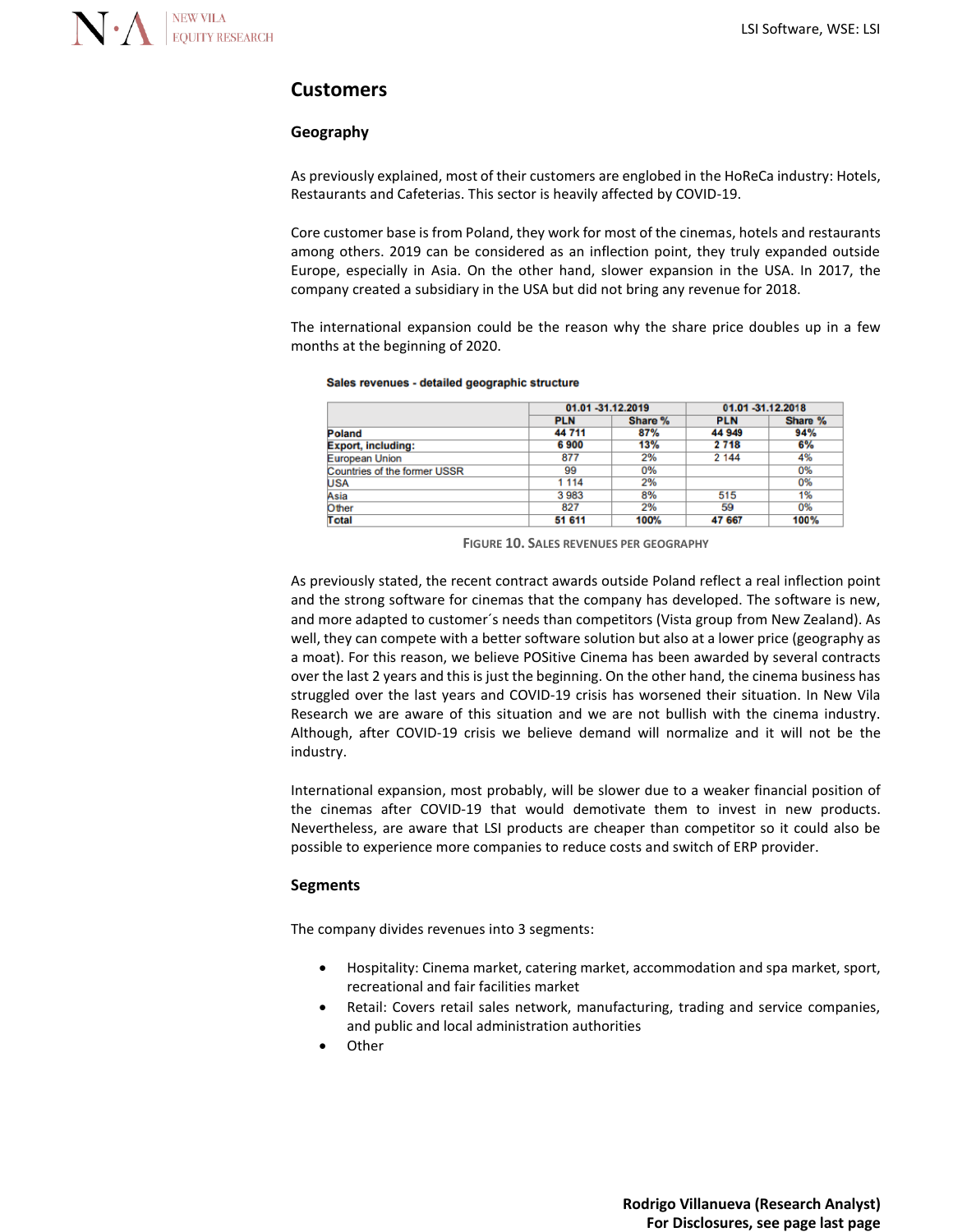



**FIGURE 11. REVENUES PER TYPE OF CUSTOMER**

As shown in the previous graph, the hospitality segment covers most of the revenues. This segment has dropped significantly due to COVID-19. Whereas the retail segment remains stable.

Regarding the gross margin, we have noticed that Q1 2020 gross margin for Hospitality was negative. We believe this is rare and we do have our own hypothesis about what could have happened but that we cannot disclose it publicly.



**FIGURE 12. GROSS MARGIN PER TYPE OF CUSTOMER**

The retail segment has remained stable. The "other" segment is unimportant for our analysis.

#### **Retail**

The retail revenues come mostly from the Sale of Goods. Regarding the sale of software, the revenues come mostly from the Services and Fixed Fees rather than Licenses. In this segment, most of the customers are from the public administration. We believe the projects are most likely based on hardware integration and the setup of the hardware into the current system rather than a sale of their own software.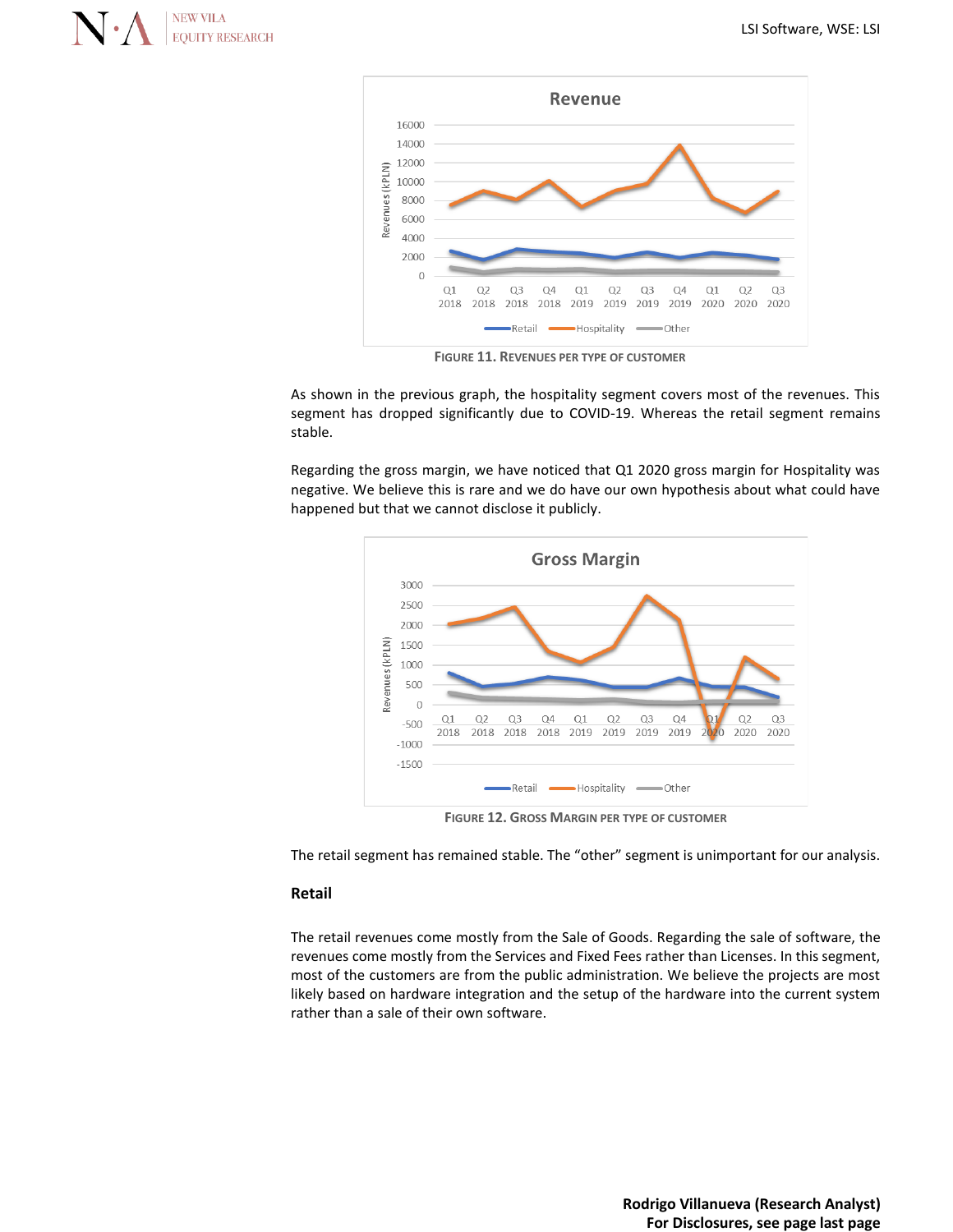



**FIGURE 13. RETAIL REVENUES**

#### **Hospitality**

The hospitality is more dependable on the sales of software than retail. Although they provide customers with hardware and goods, the licenses, goods and services revenues are higher than in retail.



**FIGURE 14. HOSPITALITY REVENUES**

#### **Vista Group, cinema competitor**

Vista Group (NZX: VGL) is a company from New Zealand that provides technology for studios, exhibitors, distributors, exhibitors, and moviegoers globally in the film industry.

In contrast with LSI Software, Vista Group is only focused on the film industry. Its market cap is 213M€, twenty times more than LSI. They have done well over the last 4 years, growing at rates between 5-10% in revenues YoY. They have been in the cinema business since 1996. Although they have more experience in the sector and they are bigger than LSI, their software is older. As well, there are based in Auckland, where the labour cost is way higher than in Poland.

In New Vila, we expect a tough battle between Vista Group and LSI Software. Recently, LSI Software gained a new customer in New Zealand, as previously stated, and a test of LSI´s intentions. On the other hand, Vista Group gained a polish customer from LSI Software, CINEMA3D. The story of this award is very interesting. In 2019 CINEMA3D got acquired by Vue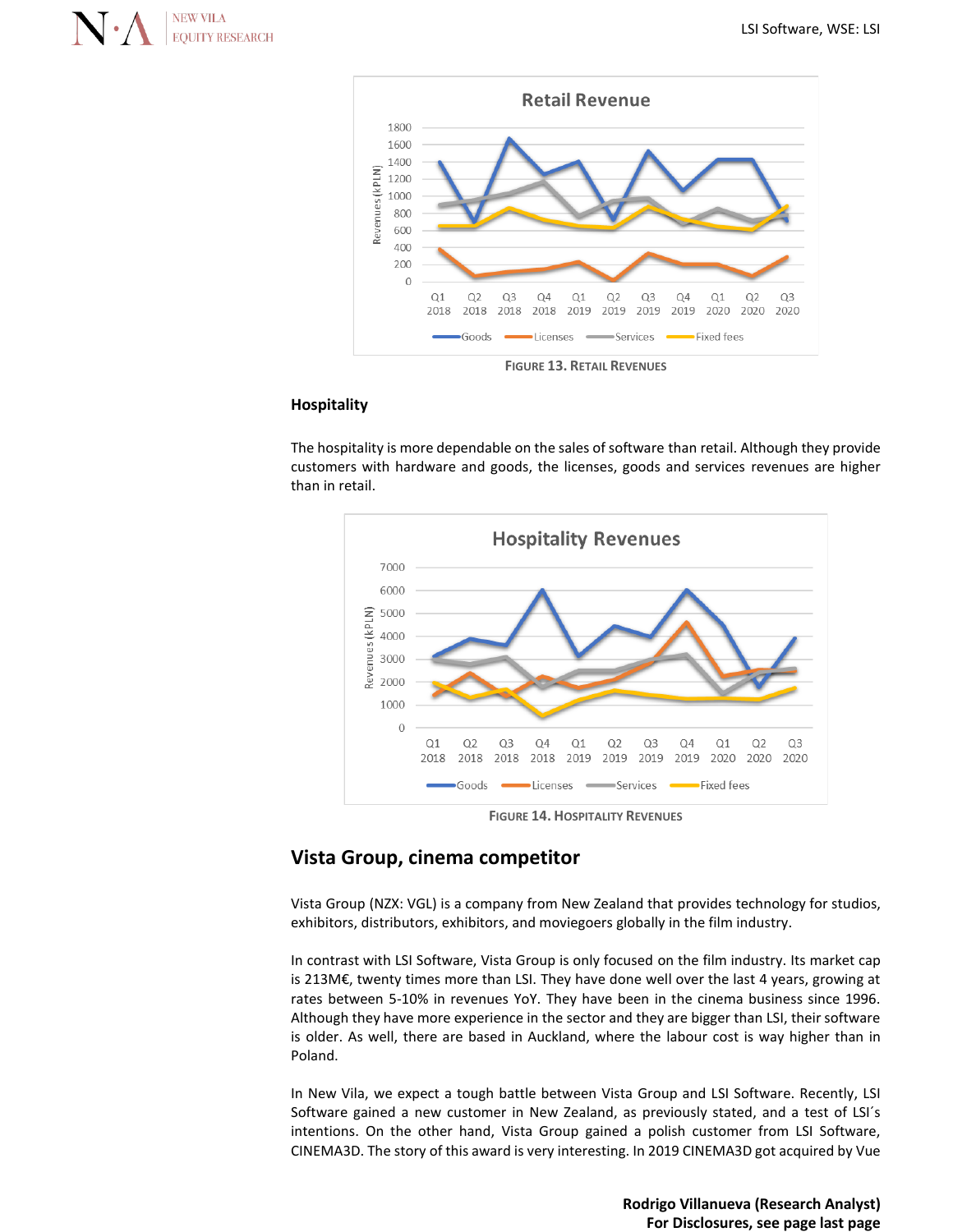

International which is Vista Group´s customer. In November 2020, they decided to switch to Vista Group software and use only one ERP provider.



**FIGURE 15. VISTA GROUP MARKET SHARE WORLDWIDE**

Vista Group is present all over the world and is currently focused on its China expansion.

# **Valuation**

We have made 3 different scenarios for the valuation: Base, Up-side and Down-side scenario.

We have selected different metrics for the valuation, but we believe the EV/FCF shows more accurately the real value of the company. Other interesting metrics are EV/EBIT, EV/Sales and PER that we also have considered.

In the 3 scenarios, we have left 2021 as a transition year assuming an Income of 4MPLN, 46MPLN sales. Most of their customer base is highly affected with COVID-19 crisis.

Important data assumed:

- Net cash: 8.7 MPLN
- Number of shares: 3.21M (Discounts the 1.55% of the shares the company owns)
- Share Price: 14PLN
- Enterprise value (EV) fixed over the years at the current EV and annual profit added after using the valuation ratio.

The valuation ratios assumed are summarized below:

| <b>Valuation multiple</b> | <b>Multiple</b> |
|---------------------------|-----------------|
|                           | <b>Selected</b> |
| <b>EV/Sales</b>           | x1              |
| EV/EBIT                   | x9              |
| <b>PER</b>                | x14             |
| <b>EV/FCF</b>             | x12             |

**Table 1. Valuation Multiples**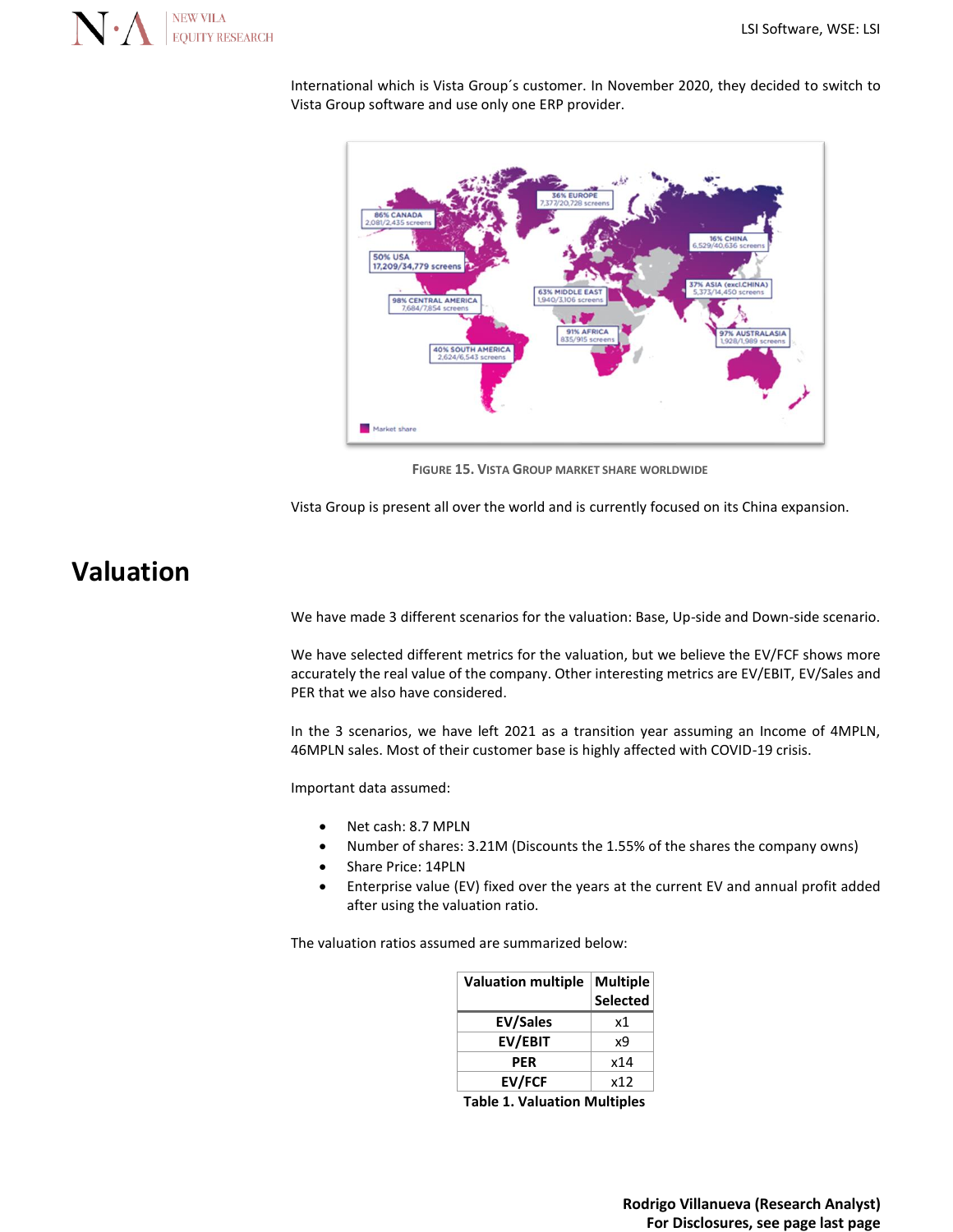

### **Base Scenario**

In the base scenario, we believe that the company can organically grow in sales 5% Year over Year (YoY), 6% YoY in EBIT and Income ( assuming higher margins), and 7% growth YoY in FCF due to a lower expected Capex required due to the new software.

We view LSI Software as a company with a base of customers in Poland that it is really difficult to break and at the same time the company has reflected by the latest awards that their business expansion is just the beginning.

| Units (MPLN)         | 2017  | 2018  | 2019  | 2020 Est. | 2021 | 2022  | 2023  |
|----------------------|-------|-------|-------|-----------|------|-------|-------|
| Sales (5% YoY)       | 47.57 | 47.67 | 51.61 | 43.1      | 46   | 52.26 | 54.87 |
| <b>EBIT (6% YoY)</b> | 5.85  | 6.73  | 6.65  | 3.33      | 3.8  | 7.05  | 7.47  |
| Income (6% YoY)      | 4.32  | 4.64  | 5.29  | 3.47      | 3.0  | 5.6   | 5.94  |
| <b>FCF (7% YoY)</b>  | 2.47  | 6.92  | 2.55  | 4.49      | 4.0  | 4.80  | 5.15  |

| <b>LSI ratios</b> | 2020 Est. | 2021  | 2022 | 2023 |
|-------------------|-----------|-------|------|------|
| <b>EV/Sales</b>   | 0.84      | 0.79  | 0.69 | 0.66 |
| EV/EBIT           | 10.88     | 9.54  | 5.14 | 4.85 |
| <b>EV/FCF</b>     | 8.07      | 9.06  | 7.54 | 7.05 |
| <b>PER</b>        | 11.1      | 12.83 | 6.87 | 6.48 |
|                   | $    -$   |       |      |      |

**TABLE 2. FINANCIAL FORECAST AND RESULTS**

**TABLE 3. LSI RATIOS**

| <b>Price target (MPLN)</b> | 2021  | 2022  | 2023  |
|----------------------------|-------|-------|-------|
| Price (EV/Sales)           | 14.33 | 16.28 | 17.09 |
| Price (EV/EBIT)            | 21.91 | 29.90 | 33.22 |
| Price (EV/FCF)             | 22.5  | 27.66 | 31.07 |
| Price (PER)                | 16.73 | 29.83 | 30.44 |

**TABLE 4. PRICE TARGET**

The valuation gives a price target of 31.07PLN, based on EV/FCF multiples. This is more than doubling the price in 3 years, giving an Annualized return of 30.4% at current prices.

### **Up-side Scenario**

The up-side scenario reflects a higher expansion of LSI business. We believe this rapid growth can come from the POSitive Cinema expansion in Asia and North America as well as other modules.

| Units (MPLN)          | 2017  | 2018  | 2019  | 2020 Est. | 2021 | 2022  | 2023  |
|-----------------------|-------|-------|-------|-----------|------|-------|-------|
| Sales (10% YoY)       | 47.57 | 47.67 | 51.61 | 43.1      | 46   | 56.77 | 62.45 |
| <b>EBIT (10% YoY)</b> | 5.85  | 6.73  | 6.65  | 3.33      | 3.8  | 7.32  | 8.05  |
| Income (10% YoY)      | 4.32  | 4.64  | 5.29  | 3.47      | 3.00 | 5.82  | 6.40  |
| <b>FCF (12% YoY)</b>  | 2.47  | 6.92  | 2.55  | 4.49      | 4.00 | 5.03  | 5.63  |

**TABLE 5. FINANCIAL FORECAST AND RESULTS**

| <b>LSI ratios</b> | 2020 Est. | 2021  | 2022 | 2023 |
|-------------------|-----------|-------|------|------|
| <b>EV/Sales</b>   | 0.84      | 0.79  | 0.64 | 0.58 |
| EV/EBIT           | 10.88     | 9.54  | 4.95 | 4.50 |
| <b>EV/FCF</b>     | 8.07      | 9.06  | 7.54 | 7.05 |
| <b>PER</b>        | 11.1      | 12.83 | 6.62 | 6.02 |

**TABLE 6. LSI RATIOS**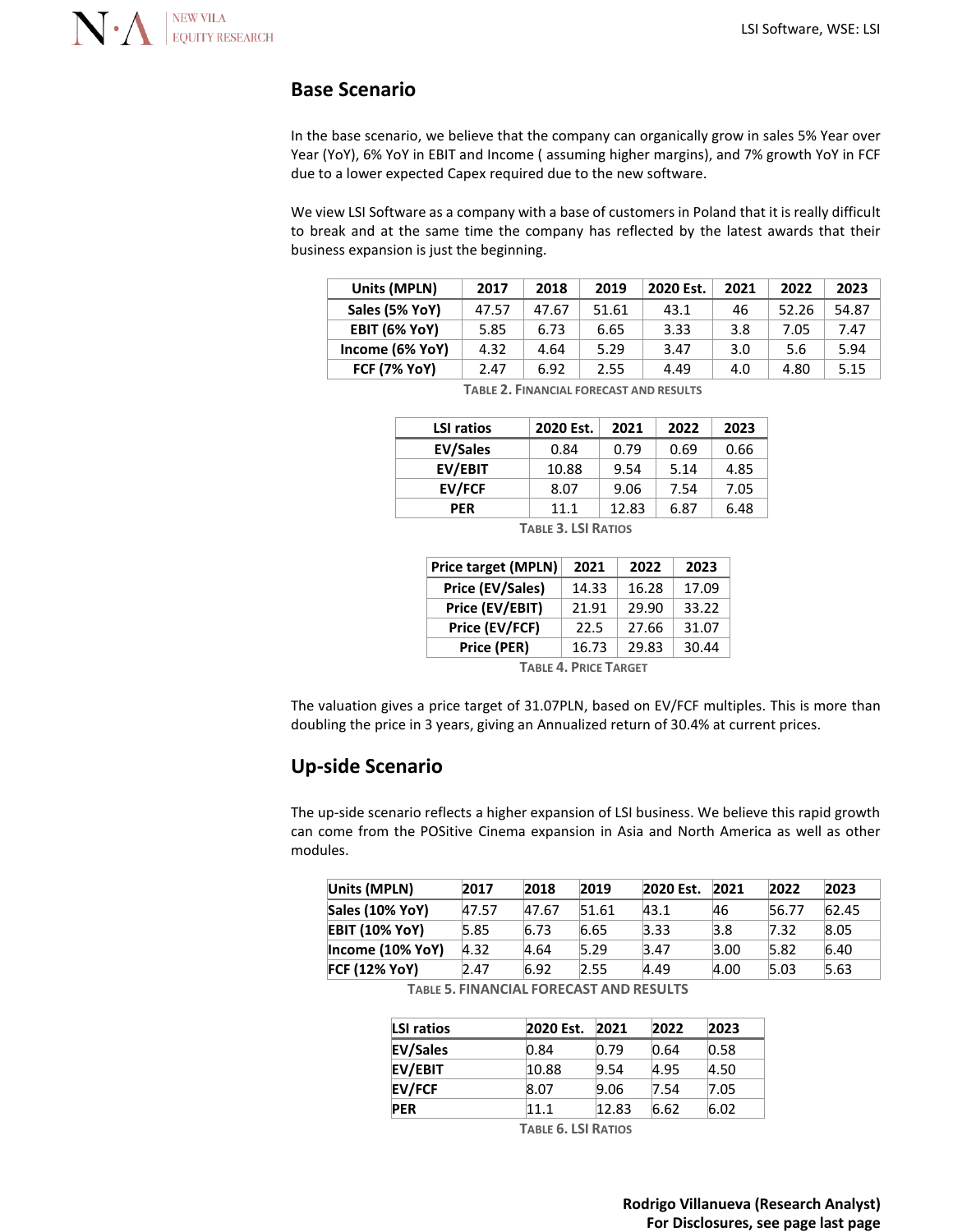

| Price target (MPLN) 2021                               |       | 2022  | 2023  |  |  |  |
|--------------------------------------------------------|-------|-------|-------|--|--|--|
| Price (EV/Sales)                                       | 14.33 | 17.69 | 19.45 |  |  |  |
| Price (EV/EBIT)                                        | 21.91 | 30.89 | 35.83 |  |  |  |
| Price (EV/FCF)                                         | 22.5  | 28.77 | 33.56 |  |  |  |
| Price (PER)                                            | 16.73 | 30.82 | 32.64 |  |  |  |
| $T \cdot \cdots \cdot T$ Detail $T \cdot \cdots \cdot$ |       |       |       |  |  |  |

**TABLE 7. PRICE TARGET**

The valuation gives a price target of 33.56PLN, based on EV/FCF multiples, giving an Annualized Return of 33.8% at current prices.

## **Down-side Scenario**

In this scenario, we wanted to evaluate the value of the company in case they could not be able to expand their business and keep their core customers and integrations in Poland and a few other countries.

We believe this is hard to occur based on the historic and management decision, but it should be considered and modelled.

| Units (MPLN)    | 2017  | 2018  | 2019  | 2020 Est. | 2021  | 2022  | 2023  |
|-----------------|-------|-------|-------|-----------|-------|-------|-------|
| Sales (0% YoY)  | 47.57 | 47.67 | 51.61 | 46.00     | 46.00 | 46.00 | 46.00 |
| EBIT (0% YoY)   | 5.85  | 6.73  | 6.65  | 3.33      | 3.80  | 3.80  | 3.80  |
| Income (0% YoY) | 4.32  | 4.64  | 5.29  | 3.47      | 3.00  | 3.00  | 3.00  |
| FCF (0% YoY)    | 2.47  | 6.92  | 2.55  | 4.49      | 4.00  | 4.00  | 4.00  |
|                 |       |       |       |           |       |       |       |

| LSI ratios      | 2020 Est. | 2021  | 2022  | 2023            |
|-----------------|-----------|-------|-------|-----------------|
| <b>EV/Sales</b> | 0.84      | 0.79  | 0.79  | 0.79            |
| <b>EV/EBIT</b>  | 10.88     | 9.54  | 9.54  | 9.54            |
| <b>EV/FCF</b>   | 8.07      | 9.06  | 9.06  | 9.06            |
| <b>PER</b>      | 11.1      | 12.83 | 12.83 | $ 12.83\rangle$ |

**TABLE 8. FINANCIAL FORECAST AND RESULTS**

**TABLE 9. LSI RATIOS**

| Price target (MPLN) | 2021  | 2022  | 2023  |
|---------------------|-------|-------|-------|
| Price (EV/Sales)    | 14.33 | 14.33 | 14.33 |
| Price (EV/EBIT)     | 16.86 | 17.79 | 18.73 |
| Price (EV/FCF)      | 22.50 | 23.12 | 24.06 |
| Price (PER)         | 16.73 | 17.66 | 18.60 |
|                     |       |       |       |

**TABLE 10. PRICE TARGET**

The valuation gives a price target of 24.06 for 2023, based on EV/FCF multiples, giving an Annualized Return of 19.8% at current prices.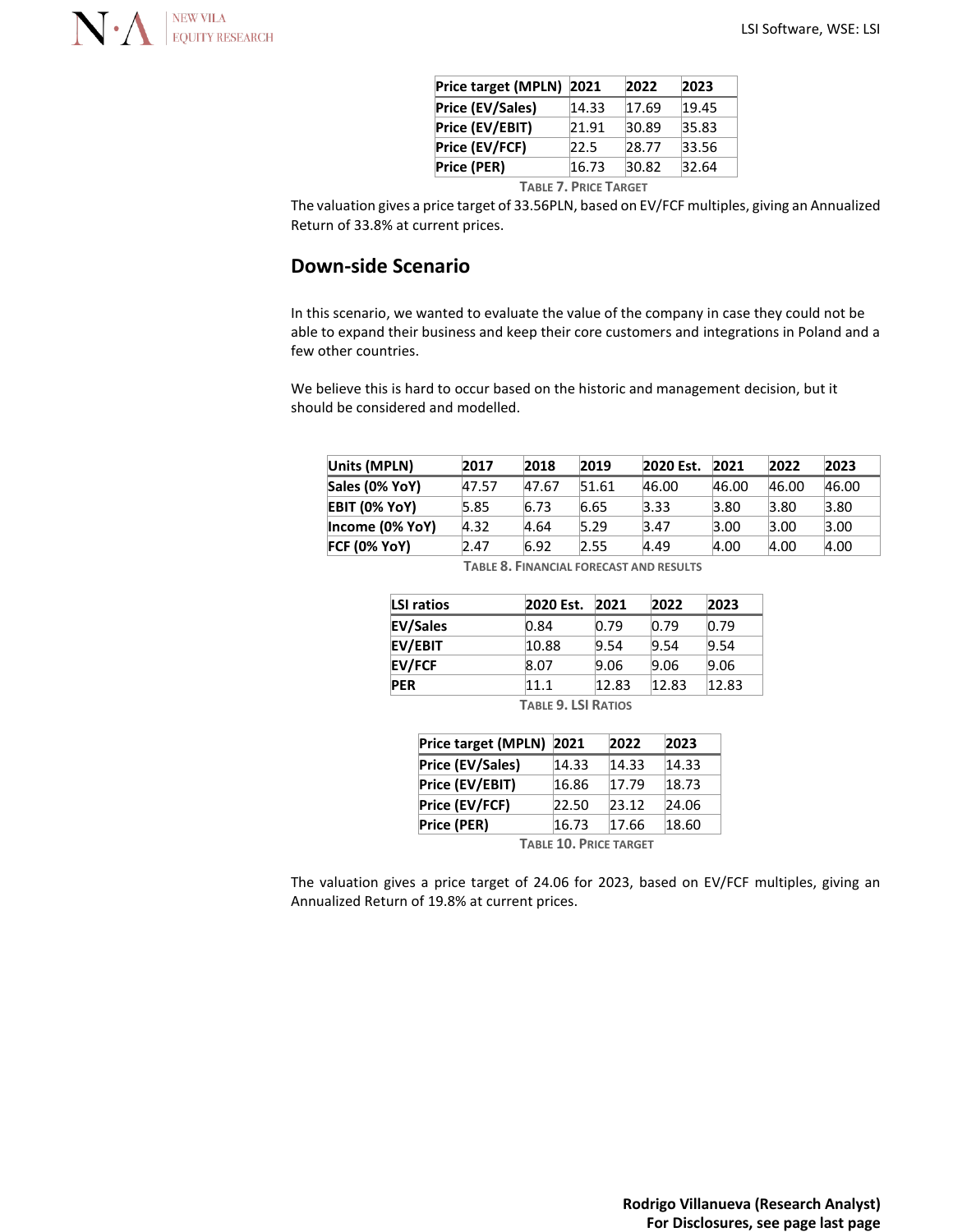

# **Risks**

- Our firm is very concerned about the current pressure over the cinema business where the company is putting most of its resources for growth. It is a business that has been decreasing over the last years and this trend will, most probably, continue. We don't see many great opportunities in the long run, but we trust the management and their decision to focus on the cinema product.
- The COVID-19 has affected most of their customers that have closed their business during 2020 and they will reopen with a weaker financial position, demotivating in the short term new updates of LSI´s software and new investments.
- M&As in the cinema business could be a risk for LSI´s interests. As they experienced with CINEMA3D, the M&A´s will motive switch ERP provider which usually is positive for the biggest their ERP provider.
- Bankruptcies in the Hotels and Restaurants would reduce their customer base. Although other potential customers will emerge, it is not clear that they will select LSI as ERP provider.
- LSI Software depends on the Polish economy. Any recession in their economy may affect LSI performance since most of their business is national. Although the Esloti has remained very strong and stable in the last 10 years, there is also currency risk.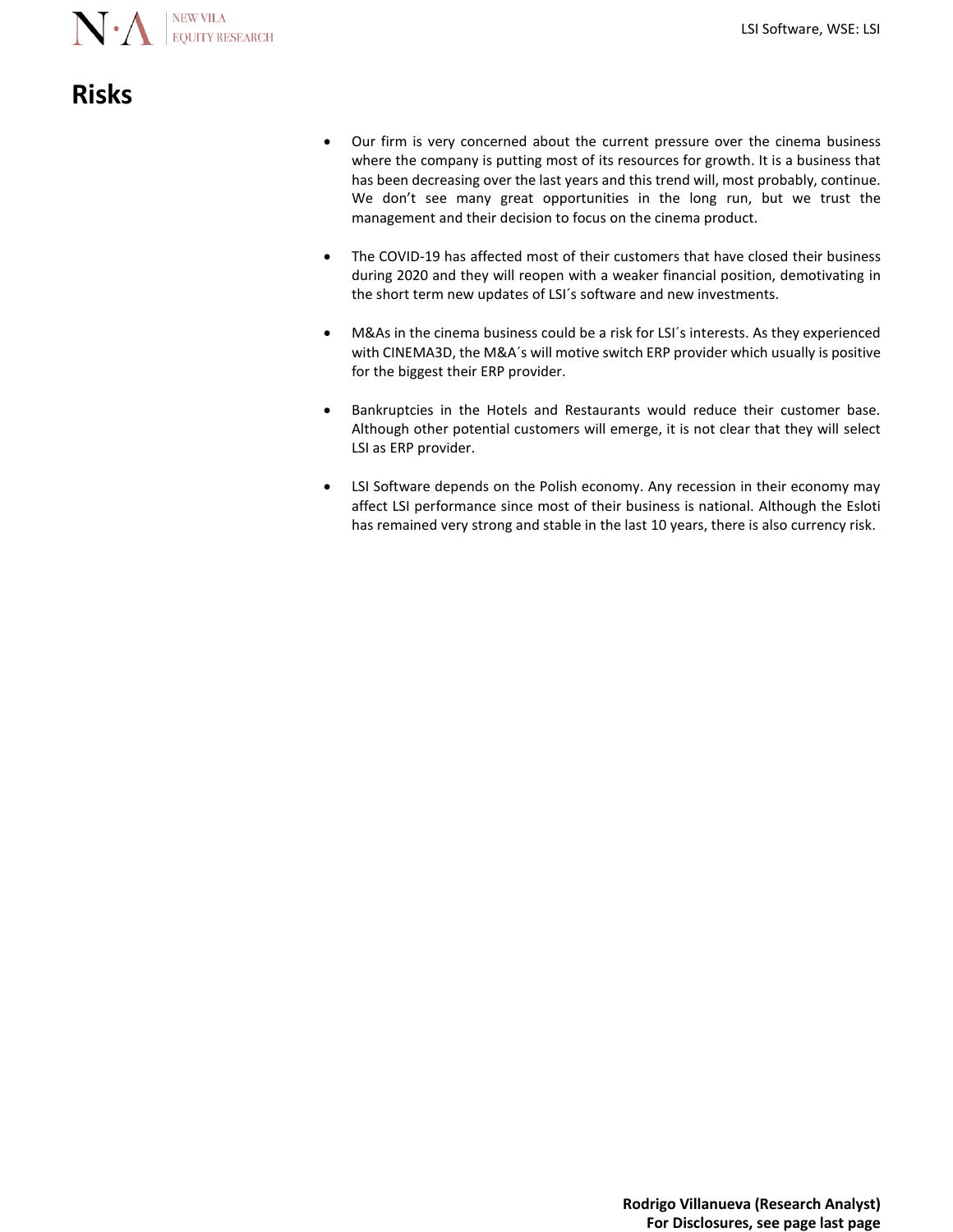

# **Appendix**

## **Products**

PRODUCT LINES IN GROUP'S OFFER: LSI Software S.A.:

- POSitive® Cinema –system for sales and customer service in cinemas and for cinema networks management
- POSitive® Hospitality system for sales and customer service in restaurants and for restaurant networks management (POSitive Restaurant brand) and integrated booking, sales and guest management systems in hotel facilities, and systems for the management of the network of such facilities (InteliHotel brand)
- POSitive® ESOK electronic customer service, integrates innovative IT software and technical infrastructure, provides managers with full control of key areas of the facility's operations; integrated with POSitive Hospitality
- POSitive® Beauty system for comprehensive management of beauty salons, hairdressing salons or spa facilities
- POSitive® Retail sales systems and customer service systems for retail industry
- Bastion® ERP ERP- class systems for accounting, stock management, distribution and HR and payroll intended for SMEs
- Jirasolutions platform for project management and information flow in the enterprise
- Qiki application for restaurant's clients for online ordering before the scheduled visit for client's and restaurant service's time saving
- Szeryf24 an application for supervising the sales processes and thus allowing detection of abuse by the staff, e.g. by linking the recordings from the cameras to the operations performed in the sales system
- Roomio an easy-to-use mobile application for hotel facilities, designed for interactive and comprehensive service of hotel guests
- Staff Helper mobile application for registration of personnel activities, work control and communication between hotel employees, designed to improve the operation of hotel administration and speed up the preparation of rooms for hotel guests
- GASTRO system addressed to catering facilities intended for supporting the sales, customer service, warehouse management and cost analyses and control
- mojeGASTRO digital cloud system addressed to catering facilities, intended for supporting online order picking from customers and remote ongoing control of the premises
- CHART system for small and medium-sized hotel facilities intended for supporting the sales, customer service, and overall facility management
- LMS (Loyalty Management System) system for managing loyalty programs and noncash payments
- POSIFLEX high quality devices for points of sale (POS touch-screen terminals, touch monitors, peripheral devices). LSI Software is the exclusive Posiflex distributor in Poland
- LRS (Long Range Systems) LRS paging devices used in many industries including in catering, hospitality, healthcare, logistics and trade. LSI Software is a general distributor of LRS in Poland
- Bixolon high quality printers (stationary and portable) that are a perfect complement to the offered systems
- Sunmi modern PDA devices designed for demanding usage conditions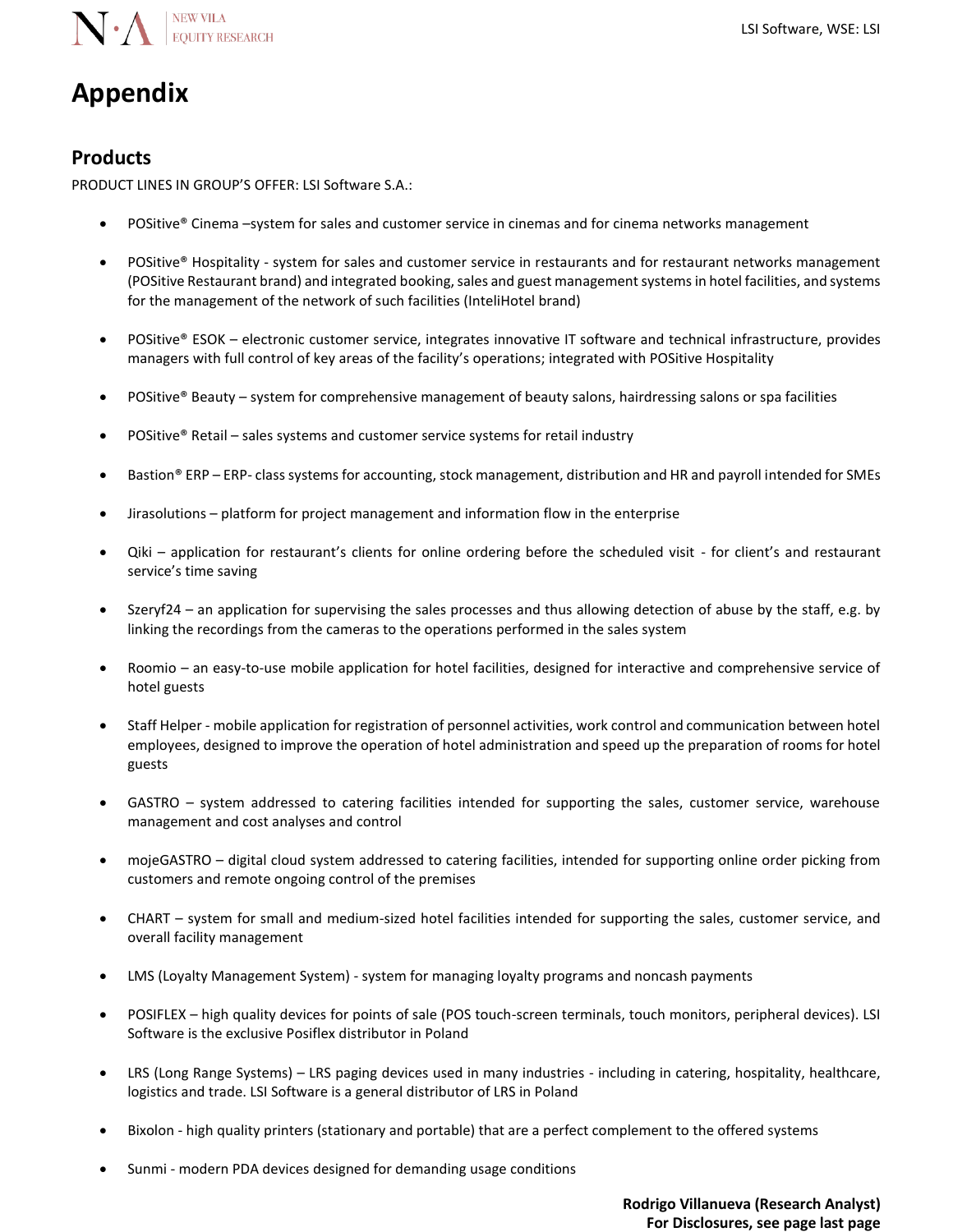

- Self-service kiosk a device enabling the self-service of customers in all supplied industries, helps to speed up the service and minimizes customer waiting time
- EKM (Electronic Check-in Card) a solution designed for hotels, facilitating check-in and enabling to meet the requirements of GDPR
- Management dashboards a tool independent of the platform, dedicated to managers and allowing for ongoing analysis of key indicators (KPIs)
- Cleanline24 line of professional, contactless hand disinfection machines, designed for all areas with heavy traffic, including restaurants, hotels, cinemas, large-format shops, gas stations, hospitals
- RH2 a system to support reception and booking, management and marketing in large hotels and their chains
- Posline24 line of professional equipment for business, including self-service kiosks, touch screens, PDAs, paging systems, printers and terminals, proprietary hardware solutions and distribution of global brands
- BLUE POCKET platform with a mobile smartphone application that allows running and managing many types of loyalty, marketing and promotional programs.